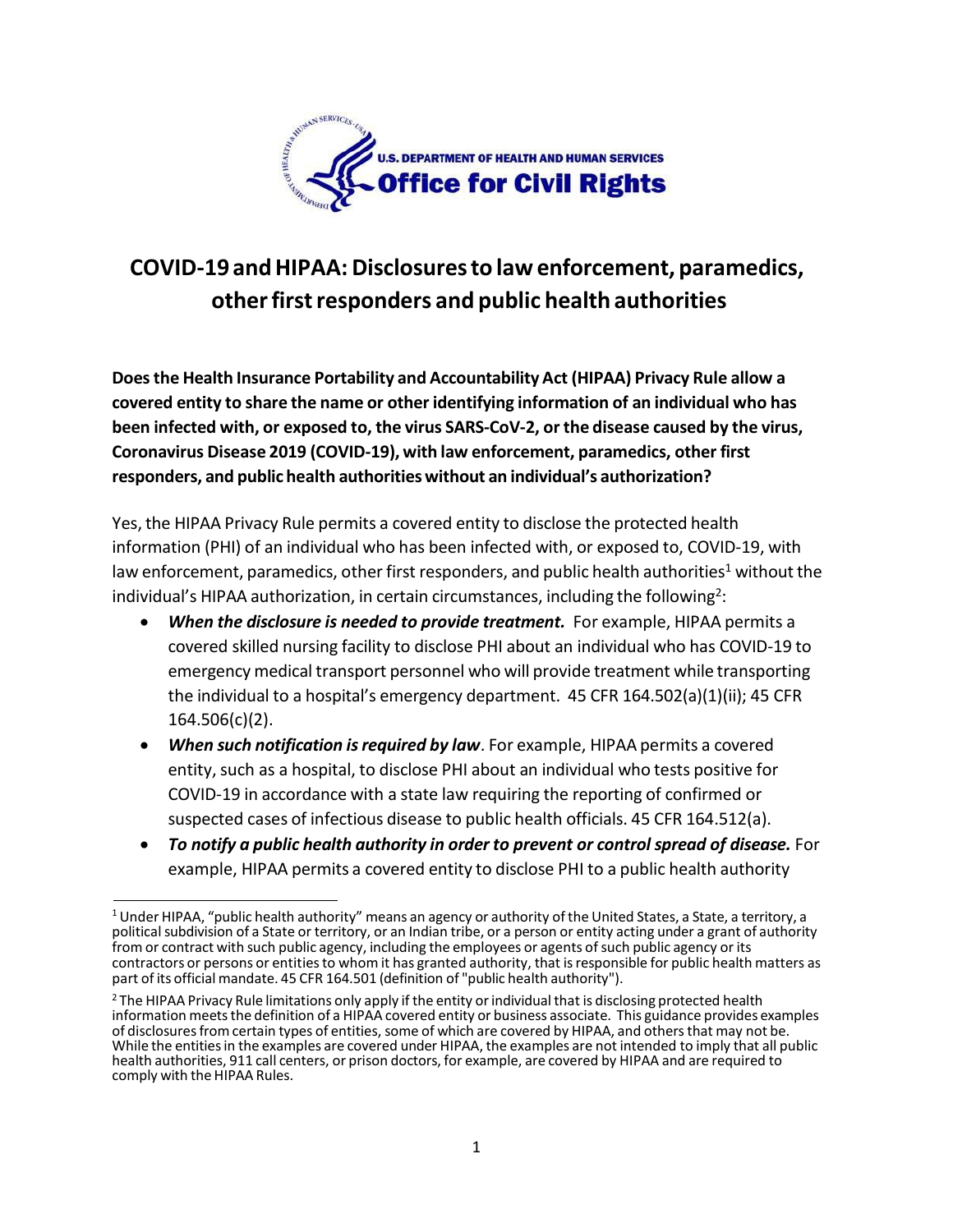(such as the Centersfor Disease Control and Prevention (CDC), or state, tribal, local, and territorial public health departments) that is authorized by law to collect or receive PHI for the purpose of preventing or controlling disease, injury, or disability, including for public health surveillance, public health investigations, and public health interventions. 45 CFR 164.512(b)(1)(i); *see also* 45 CFR 164.501 (providing the definition of "public health authority").

- *When first responders may be at risk of infection.* A covered entity may disclose PHI to a first responder who may have been exposed to COVID-19, or may otherwise be at risk of contracting or spreading COVID-19, if the covered entity is authorized by law, such as state law, to notify persons as necessary in the conduct of a public health intervention or investigation. For example, HIPAA permits a covered county health department, in accordance with a state law, to disclose PHI to a police officer or other person who may come into contact with a person who tested positive for COVID-19, for purposes of preventing or controlling the spread of COVID-19. 45 CFR 164.512(b)(1)(iv).
- *When the disclosure of PHI to first respondersis necessary to prevent or lessen a serious and imminent threat to the health and safety of a person or the public*. A covered entity may disclose PHI to prevent or lessen a serious and imminent threat to a person or the public, when such disclosure is made to someone they believe can prevent or lessen the threat, which may include the target of the threat. For example, HIPAA permits a covered entity, consistent with applicable law and standards of ethical conduct, to disclose PHI about individuals who have tested positive for COVID-19 to fire department personnel, child welfare workers, mental health crisis services personnel, or others charged with protecting the health or safety of the public if the covered entity believes in good faith that the disclosure of the information is necessary to prevent or minimize the threat of imminent exposure to such personnel in the discharge of their duties. 45 CFR 164.512(j)(1).
- *When responding to a request for PHI by a correctional institution or law enforcement official having lawful custody of an inmate or other individual,* if the facility or official represents that the PHI is needed for:
	- o providing health care to the individual;
	- o the health and safety of the individual, other inmates, officers, employees and others present at the correctional institution, or persons responsible for the transporting or transferring of inmates;
	- o law enforcement on the premises of the correctional institution; or
	- $\circ$  the administration and maintenance of the safety, security, and good order of the correctional institution.

For example, HIPAA permits a covered entity, such as a physician, located at a prison medical facility to share an inmate's positive COVID-19 test results with correctional officers at the facility for the health and safety of all people at the facility. 45 CFR 164.512(k)(5).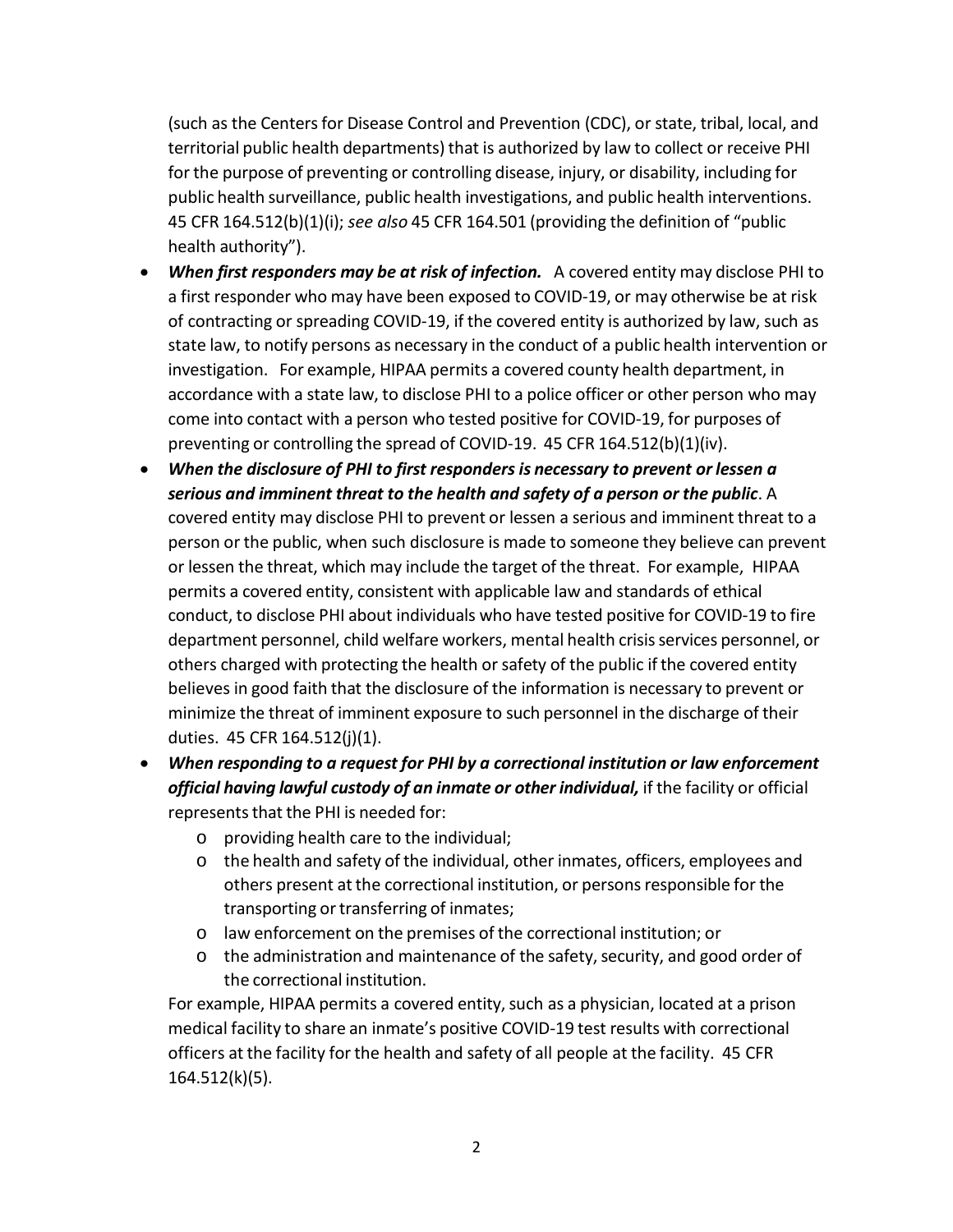*General Considerations*: Except when required by law, or for treatment disclosures, a covered entity must make reasonable efforts to limit the information used or disclosed under any provision listed above to that which is the "minimum necessary" to accomplish the purpose for the disclosure. 45 CFR 164.502(b).

In some cases, more than one provision of the HIPAA Privacy Rule may apply to permit a particular use or disclosure of PHI by a covered entity. The illustrative examples below involve uses and disclosures of PHI that are permitted under 45 CFR 164.512(a), 164.512(b)(1), and/or 164.512(j)(1), depending on the circumstances.

## **ADDITIONALEXAMPLES**:

• **Example**: A covered entity, such as a hospital, may provide a list of the names and addresses of all individuals it knowsto have tested positive, or received treatment, for COVID-19 to an EMS dispatch for use on a per-call basis. The EMS dispatch (even if it is a covered entity) would be allowed to use information on the list to inform EMS personnel who are responding to any particular emergency call so that they can take extra precautions or use personal protective equipment (PPE).

**Discussion**: Under this example, a covered entity should not post the contents of such a list publicly, such as on a website or through distribution to the media. A covered entity under this example also should not distribute compiled lists of individualsto EMS personnel, and instead should disclose only an individual's information on a per-call basis. Sharing the lists or disclosing the contents publicly would not ordinarily constitute the minimum necessary to accomplish the purpose of the disclosure (*i.e.,* protecting the health and safety of the first responders from infectious disease for each particular call).

• **Example**: A 911 call center may ask screening questions of all callers, for example, their temperature, or whether they have a cough or difficulty breathing, to identify potential cases of COVID-19. To the extent that the call center may be a HIPAA covered entity, the call center is permitted to inform a police officer being dispatched to the scene of the name, address, and screening results of the persons who may be encountered so that the officer can take extra precautions or use PPE to lessen the officer's risk of exposure to COVID-19, even if the subject of the dispatch is for a non-medical situation.

**Discussion**: Under this example, a 911 call center that is a covered entity should only disclose the minimum amount of information that the officer needsto take appropriate precautionsto minimize the risk of exposure. Depending on the circumstances, the minimum necessary PHI may include, for example, an individual's name and the result of the screening.